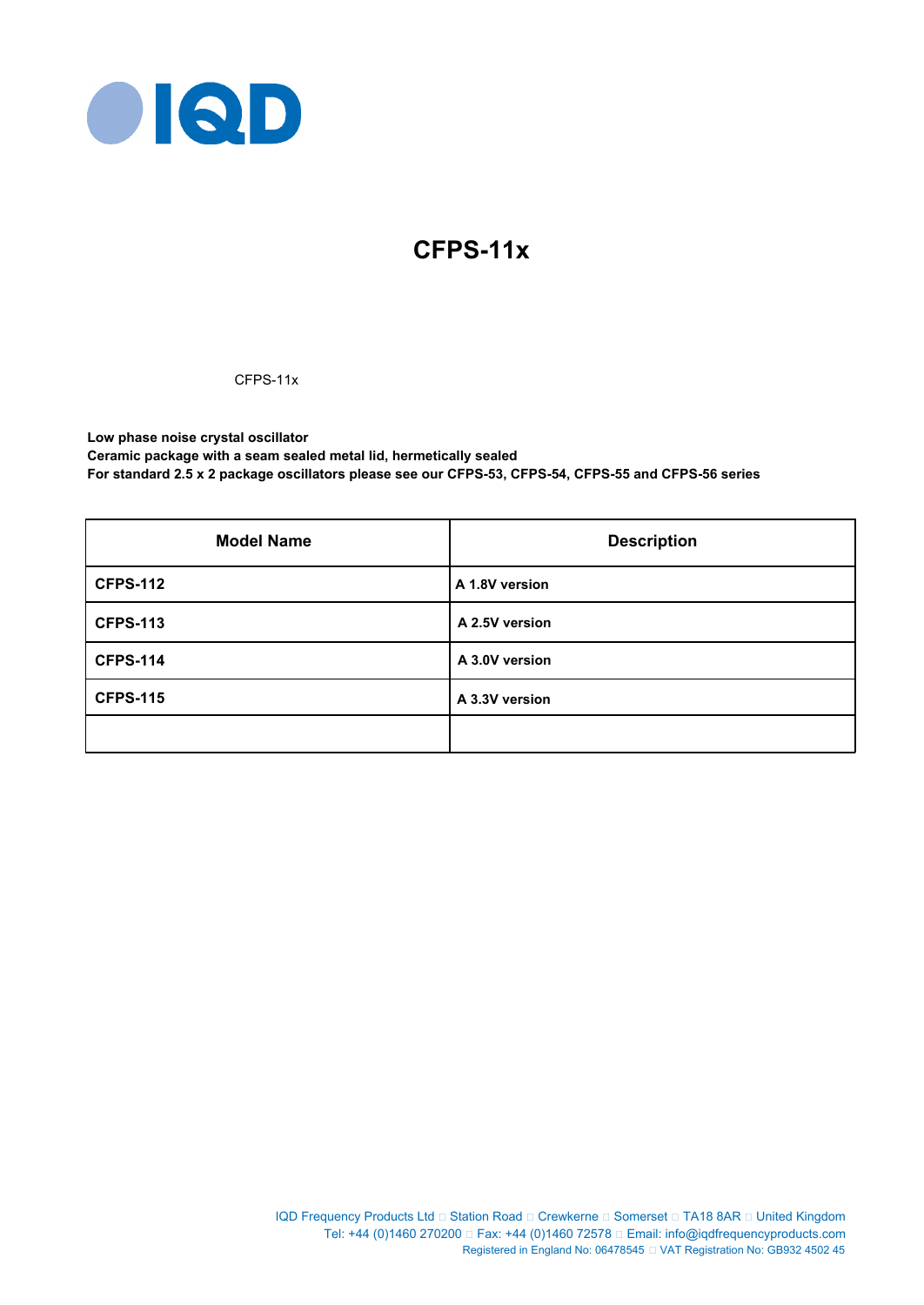

# **CFPS-112 Crystal Clock Oscillator Specification**

# **ISSUE 4; April 2021**

#### **Description**

**Low phase noise crystal oscillator** Ceramic package with a seam sealed metal lid, hermetically sealed For standard 2.5 x 2 package oscillators please see our CFPS-53, CFPS-54, CFPS-55 and CFPS-56 series

#### **Frequency Parameters**

- Frequency 26.0MHz to 44.0MHz  $\blacksquare$
- 
- Frequency Stability ±30.00ppm to ±100.00ppm Ageing the settlem of the settlem and the settlem and the settlem and the settlem and the settlem and the set

#### **Electrical Parameters**

 $\blacksquare$ Supply Voltage 1.8V ±5%

# **Operating Temperature Ranges**

- -20 to 70°C
- -40 to 85°C  $\blacksquare$

#### **Output Details**

 $\blacksquare$ Output Compatibility CMOS

Drive Capability 15pF max

Logic '1' (>80%VS) to pad 1 enables oscillator output Logic '0' (<20% VS) to pad 1 disables oscillator output; when disabled the oscillator output goes to the high impedance state No connection to pad 1 enables oscillator output

#### **Noise Parameters**

| • Phase Noise typical figures (dBc/Hz): |     |                 |           |       |        |  |  |
|-----------------------------------------|-----|-----------------|-----------|-------|--------|--|--|
| Frequency                               |     | 10Hz 100Hz 1kHz |           | 10kHz | 100kHz |  |  |
| $\blacksquare$ 27MHz                    |     | -75 -111        | –146      | -155  | $-157$ |  |  |
| $-40MHz$                                | -80 | -116            | –145 –157 |       | $-159$ |  |  |

#### **Environmental Parameters**

- Drop: 100cm drop (3 times) onto hard wooden board  $\blacksquare$
- Vibration: 10Hz-36Hz, 1.5mm amplitude, 36Hz-55Hz, 4G  $\blacksquare$ sweep time 1min/oct, 2hrs in 3 mutually perpendicular planes
- Storage Temperature Range: –55 to 100°C  $\blacksquare$

### **Ordering Information**

- Frequency\* Model\* **Output** Frequency Stability\* Operating Temperature Range\* Supply Voltage **Example** 30.0MHz CFPS-112
	- CMOS ±50ppm –20 to 70C 1.8V

#### **Compliance**

- $\blacksquare$ RoHS Status (2015/863/EU) Compliant
- REACh Status **Compliant**  $\blacksquare$

- 
- MSL Rating (JDEC-STD-033): Not Applicable

### **Packaging Details**

- Pack Style: Cutt In tape, cut from a reel Pack Size: 100
	-
- $\blacksquare$ Pack Style: RL3K Tape & reel in accordance with EIA-481-D Pack Size: 3,000



 $\mathbf{A}$ 

#### **Outline (mm)**



### **Test Circuit**



\* Inclusive of jigging and equipment capacitance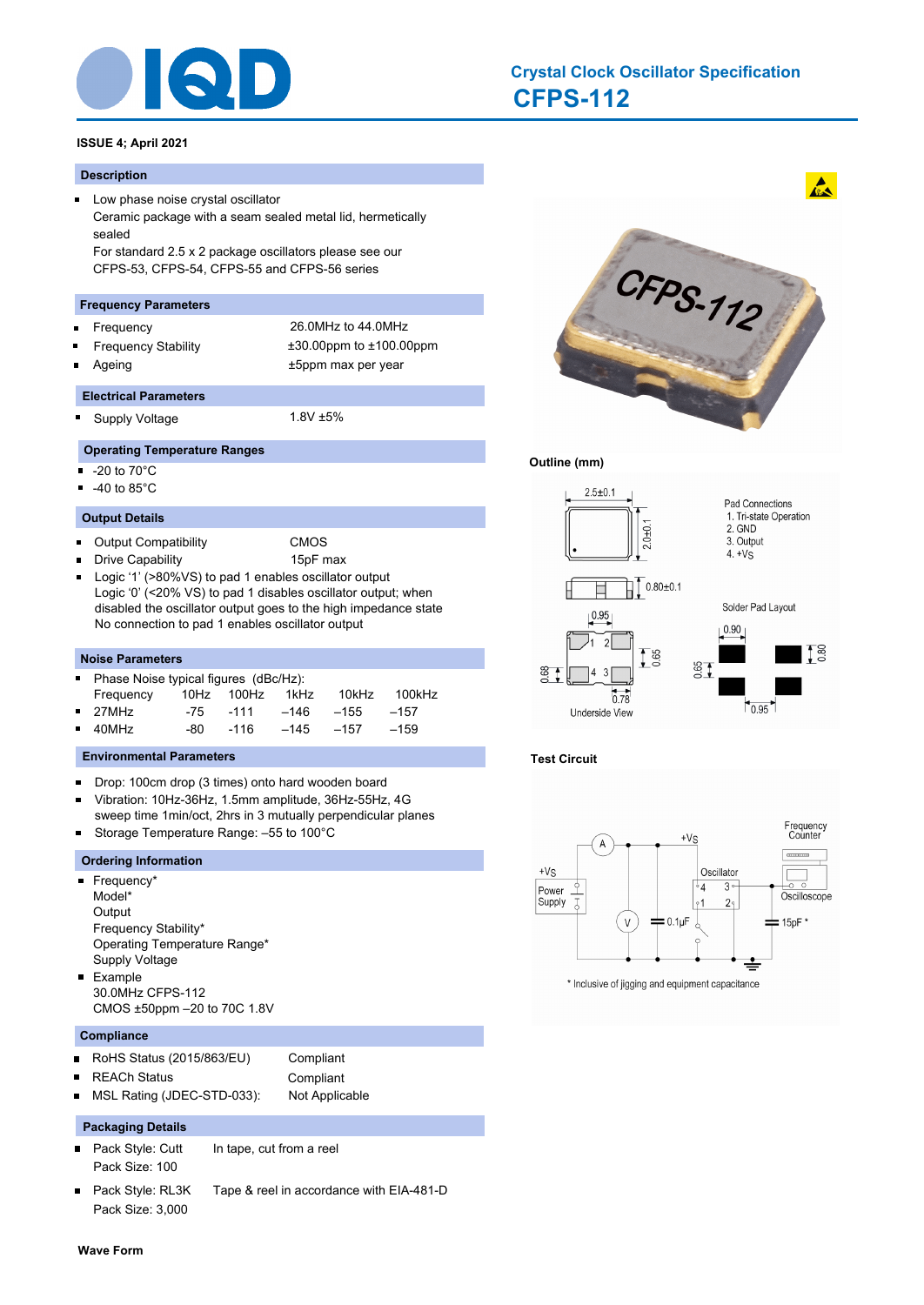



# **Electrical Specification - maximum limiting values 1.8V ±5%**

| Frequency<br>Min | Frequency<br>Max | Temperature<br>Range | <b>Stability</b><br>(Min) | Current<br><b>Draw</b> | <b>Rise and Fall</b><br><b>Time</b> | <b>Duty Cycle</b> |
|------------------|------------------|----------------------|---------------------------|------------------------|-------------------------------------|-------------------|
|                  |                  | $^{\circ}$ C         | ppm                       | mA                     | ns                                  | $\%$              |
| 26.0MHz          | 44.0MHz          | $-20$ to $70$        | ±30.0                     |                        | 10                                  | 45/55%            |
|                  |                  | $-40$ to 85          | ±30.0                     | 2                      | 10                                  | 45/55%            |

*This document was correct at the time of printing; please contact your local sales office for the latest version. Click to view latest version on our website.*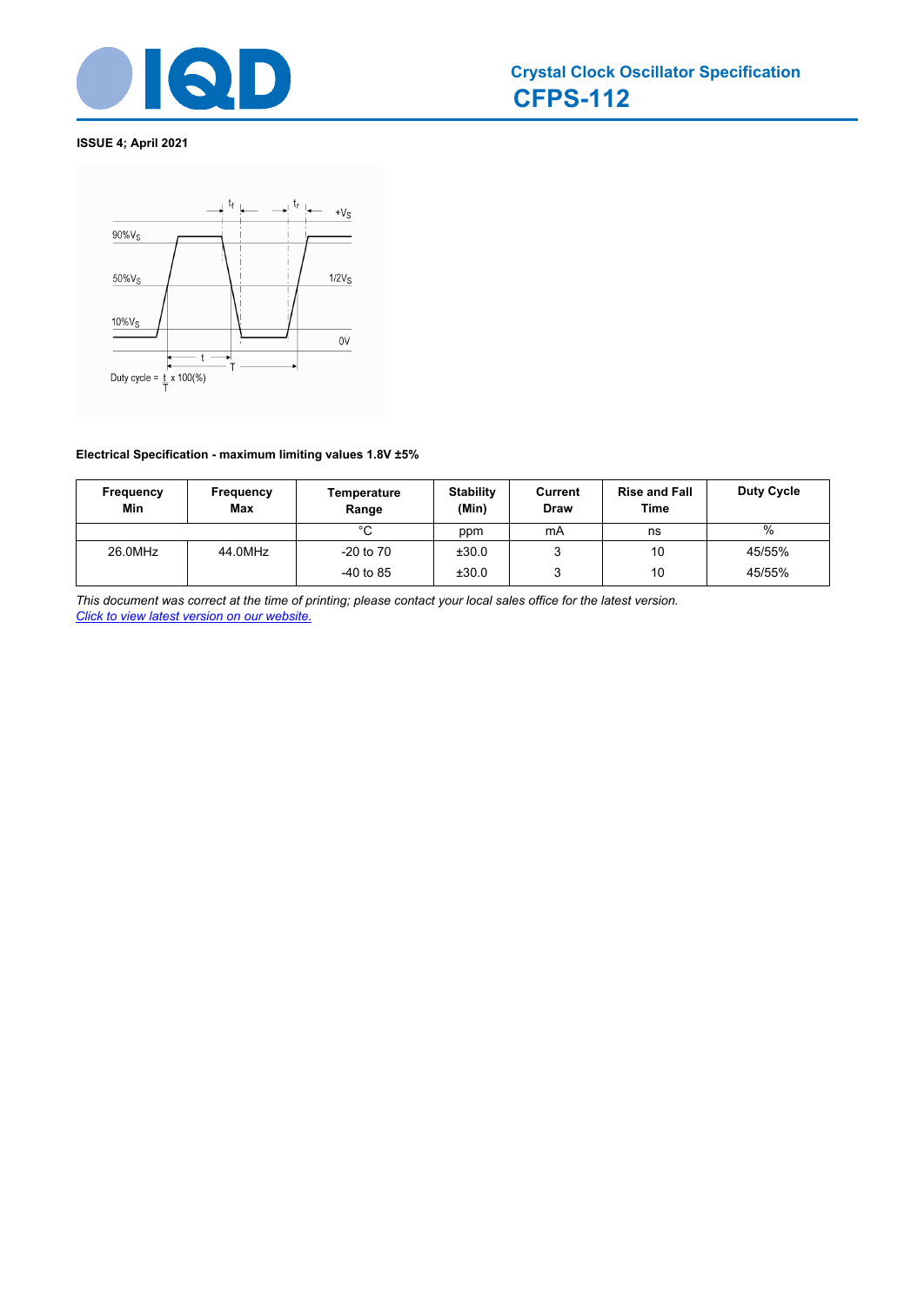

# **CFPS-113 Crystal Clock Oscillator Specification**

# **ISSUE 4; April 2021**

#### **Description**

**Low phase noise crystal oscillator** Ceramic package with a seam sealed metal lid, hermetically sealed

#### **Frequency Parameters**

- Frequency 26.0MHz to 44.0MHz
- Frequency Stability ±30.00ppm to ±100.00ppm
- Ageing the top that the series of the series of the top of the top that the top that the top that the top that the top that the top that the top that the top that the top that the top that the top that the top that the top

#### **Electrical Parameters**

 $\blacksquare$ Supply Voltage 2.5V ±5%

- **Operating Temperature Ranges**
- -20 to 70°C
- -40 to 85°C  $\blacksquare$

#### **Output Details**

- Output Compatibility CMOS  $\blacksquare$
- Drive Capability 15pF
- Logic '1' (>80%VS) to pad 1 enables oscillator output  $\blacksquare$ Logic '0' (<20% VS) to pad 1 disables oscillator output; when disabled the oscillator output goes to the high impedance state No connection to pad 1 enables oscillator output

#### **Noise Parameters**

| ■ Phase Noise typical figures (dBc/Hz): |     |      |        |                 |        |  |  |  |
|-----------------------------------------|-----|------|--------|-----------------|--------|--|--|--|
| Frequency                               |     |      |        | 10kHz           | 100kHz |  |  |  |
| 40MHz                                   | -80 | -116 | $-145$ | $-157$          | $-159$ |  |  |  |
| 27MHz                                   | -75 | -111 | –146   | $-155$          | $-157$ |  |  |  |
|                                         |     |      |        | 10Hz 100Hz 1kHz |        |  |  |  |

#### **Environmental Parameters**

- Drop: 100cm drop (3 times) onto hard wooden board  $\blacksquare$
- Vibration: 10Hz-36Hz, 1.5mm amplitude, 36Hz-55Hz, 4G  $\blacksquare$ sweep time 1min/oct, 2hrs in 3 mutually perpendicular planes Ξ
- Storage Temperature Range: –55 to 100°C

## **Ordering Information**

- Frequency\* Model\* **Output** Frequency Stability\* Operating Temperature Range\* Supply Voltage **Example** 30.0MHz CFPS-113
	- CMOS ±50ppm –20 to 70C 2.5V

## **Compliance**

 $\blacksquare$ 

- RoHS Status (2015/863/EU) Compliant  $\blacksquare$ 
	- REACh Status **Compliant**
- MSL Rating (JDEC-STD-033): Not Applicable  $\blacksquare$

#### **Packaging Details**

- Pack Style: Cutt In tape, cut from a reel  $\blacksquare$ Pack Size: 100
- Pack Style: RL3K Tape & reel in accordance with EIA-481-D Pack Size: 3,000



 $\mathbf{A}$ 

# **Outline (mm)**



### **Test Circuit**



\* Inclusive of jigging and equipment capacitance

**Wave Form**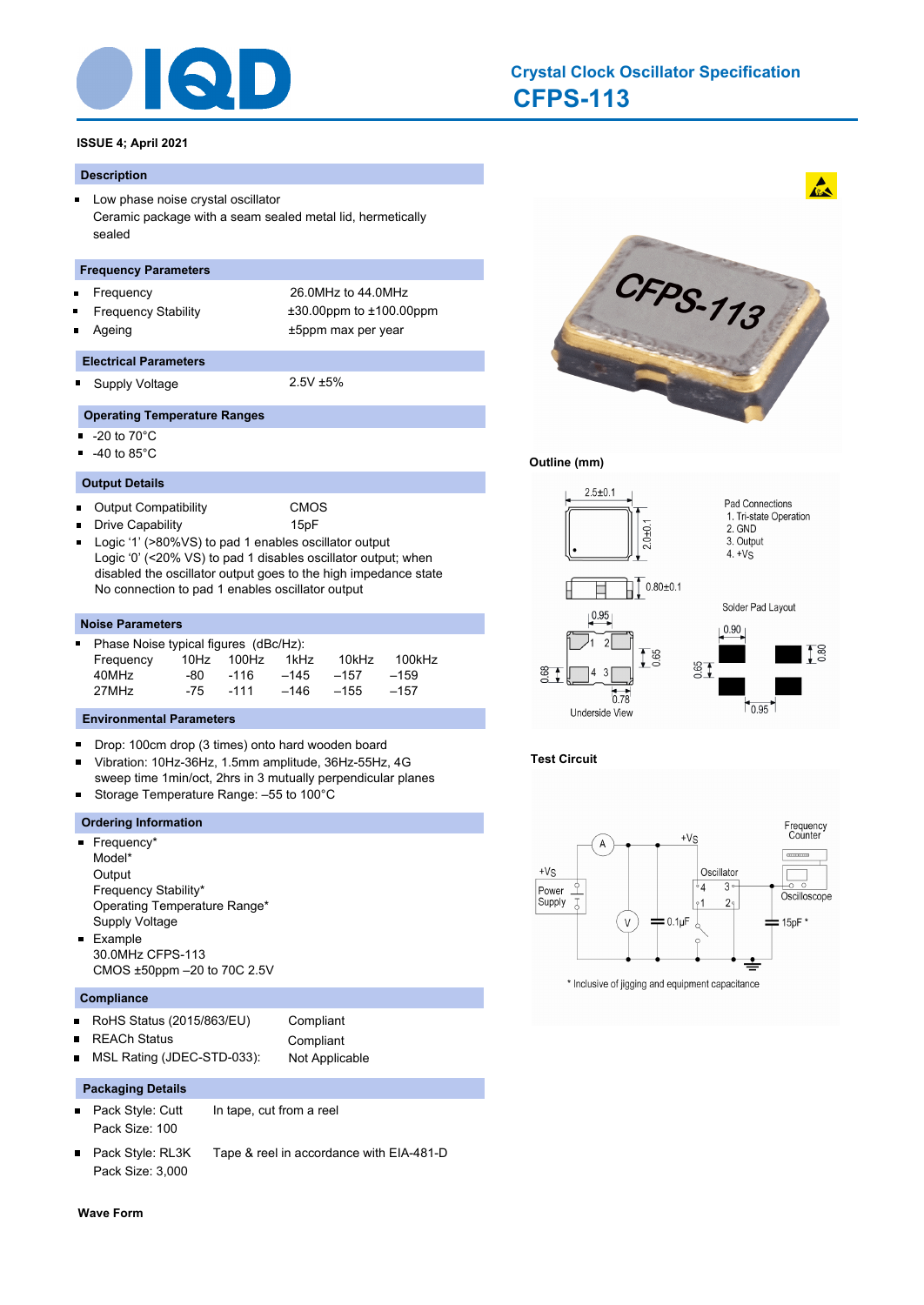



# **Electrical Specification - maximum limiting values 2.5V ±5%**

| Frequency<br>Min | Frequency<br><b>Max</b> | Temperature<br>Range | <b>Stability</b><br>(Min) | Current<br><b>Draw</b> | <b>Rise and Fall</b><br>Time | <b>Duty Cycle</b> |
|------------------|-------------------------|----------------------|---------------------------|------------------------|------------------------------|-------------------|
|                  |                         | °C                   | ppm                       | mA                     | ns                           | %                 |
| 26.0MHz          | 44.0MHz                 | $-20$ to $70$        | ±30.0                     | 5.5                    | 10                           | 40/60%            |
|                  |                         | $-40$ to 85          | ±30.0                     | 5.5                    | 10                           | 40/60%            |

*This document was correct at the time of printing; please contact your local sales office for the latest version. Click to view latest version on our website.*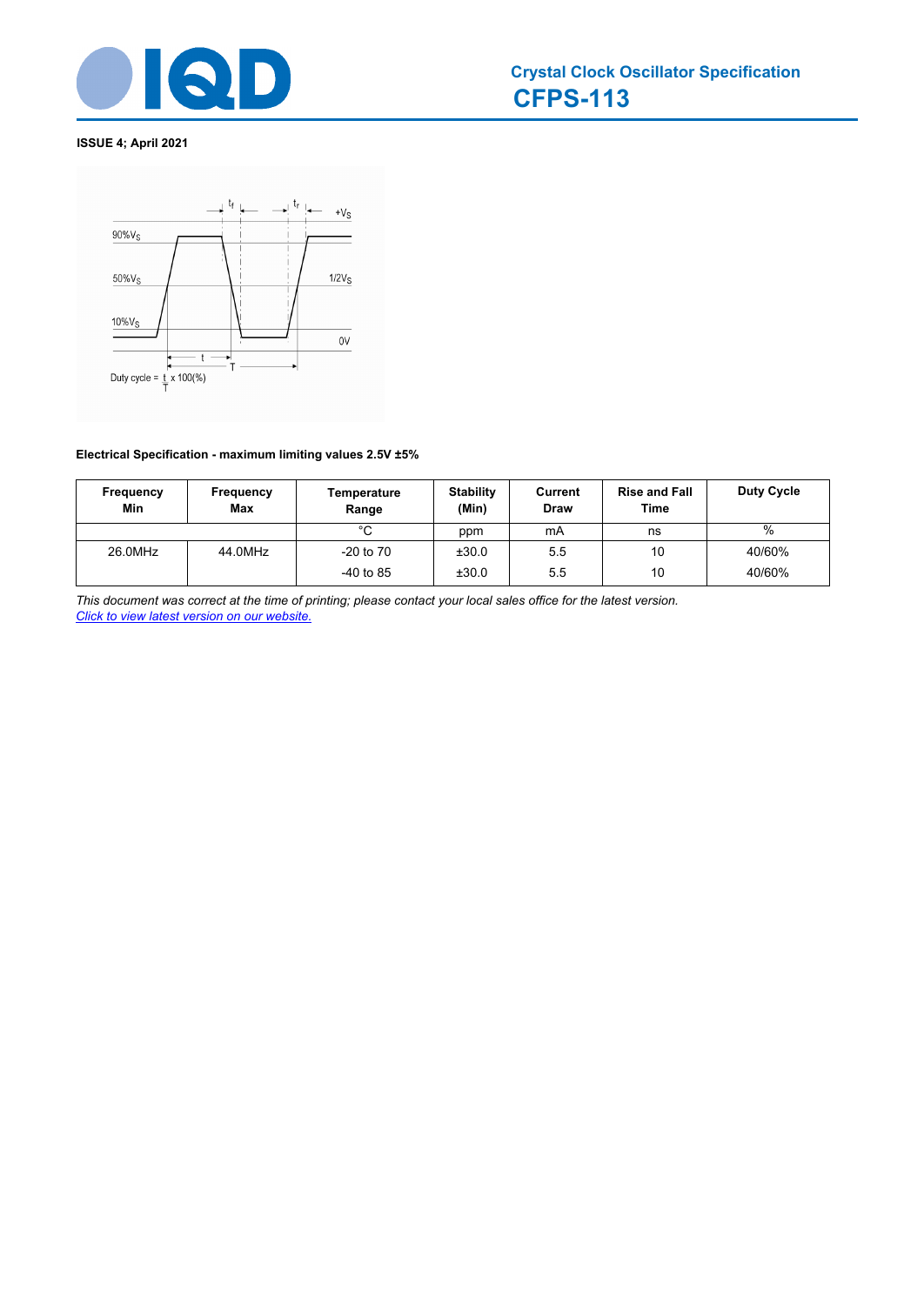

# **CFPS-114 Crystal Clock Oscillator Specification**

# **ISSUE 4; April 2021**

## **Description**

**Low phase noise crystal oscillator** Ceramic package with a seam sealed metal lid, hermetically sealed

## **Frequency Parameters**

- Frequency 26.0MHz to 44.0MHz
- Frequency Stability ±30.00ppm to ±100.00ppm
- Ageing the top that the series of the series of the top of the top that the top that the top that the top that the top that the top that the top that the top that the top that the top that the top that the top that the top

# **Electrical Parameters**

 $\blacksquare$ Supply Voltage 3.0V ±5%

- **Operating Temperature Ranges**
- -20 to 70°C
- -40 to 85°C  $\blacksquare$

# **Output Details**

- Output Compatibility CMOS  $\blacksquare$
- Drive Capability **15pF** max
- Logic '1' (>80%VS) to pad 1 enables oscillator output  $\blacksquare$ Logic '0' (<20% VS) to pad 1 disables oscillator output; when disabled the oscillator output goes to the high impedance state No connection to pad 1 enables oscillator output

# **Noise Parameters**

| Phase Noise typical figures (dBc/Hz):<br>a s |      |      |            |        |        |  |  |  |
|----------------------------------------------|------|------|------------|--------|--------|--|--|--|
| Frequency                                    |      |      | 1kHz       | 10kHz  | 100kHz |  |  |  |
| 27MHz                                        | -75  | -111 | –146       | $-155$ | $-157$ |  |  |  |
| 40MHz                                        | -80. | -116 | $-145$     | $-157$ | $-159$ |  |  |  |
|                                              |      |      | 10Hz 100Hz |        |        |  |  |  |

# **Environmental Parameters**

- Drop: 100cm drop (3 times) onto hard wooden board  $\blacksquare$
- Vibration: 10Hz-36Hz, 1.5mm amplitude, 36Hz-55Hz, 4G  $\blacksquare$ sweep time 1min/oct, 2hrs in 3 mutually perpendicular planes Storage Temperature Range: –55 to 100°C Ξ

# **Ordering Information**

- Frequency\* Model\* **Output** Frequency Stability\* Operating Temperature Range\* Supply Voltage **Example** 30.0MHz CFPS-114
	- CMOS ±50ppm –20 to 70C 3.0V

# **Compliance**

 $\blacksquare$ 

- RoHS Status (2015/863/EU) Compliant  $\blacksquare$ 
	- REACh Status **Compliant**
- MSL Rating (JDEC-STD-033): Not Applicable  $\blacksquare$

# **Packaging Details**

- Pack Style: Cutt In tape, cut from a reel  $\blacksquare$ Pack Size: 100
- Pack Style: RL3K Tape & reel in accordance with EIA-481-D Pack Size: 3,000



 $\mathbf{A}$ 

# **Outline (mm)**



# **Test Circuit**



\* Inclusive of jigging and equipment capacitance

**Wave Form**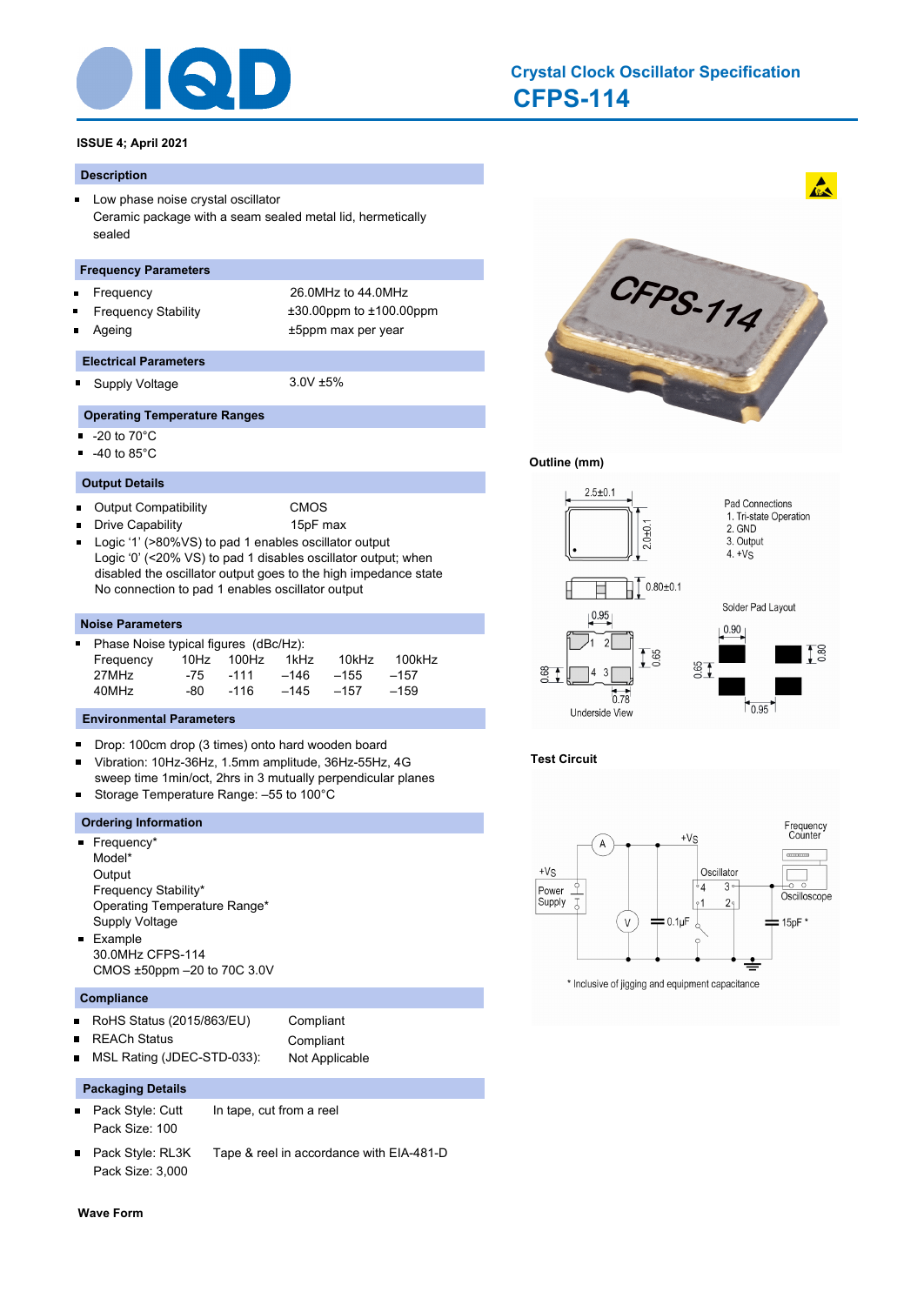



# **Electrical Specification - maximum limiting values 3.0V ±5%**

| Frequency<br>Min | Frequency<br>Max | Temperature<br>Range | <b>Stability</b><br>(Min) | Current<br><b>Draw</b> | <b>Rise and Fall</b><br><b>Time</b> | <b>Duty Cycle</b> |
|------------------|------------------|----------------------|---------------------------|------------------------|-------------------------------------|-------------------|
|                  |                  | $^{\circ}$ C         | ppm                       | mA                     | ns                                  | $\%$              |
| 26.0MHz          | 44.0MHz          | $-20$ to $70$        | ±30.0                     | 6.5                    | 10                                  | 45/55%            |
|                  |                  | $-40$ to 85          | ±30.0                     | 6.5                    | 10                                  | 45/55%            |

*This document was correct at the time of printing; please contact your local sales office for the latest version. Click to view latest version on our website.*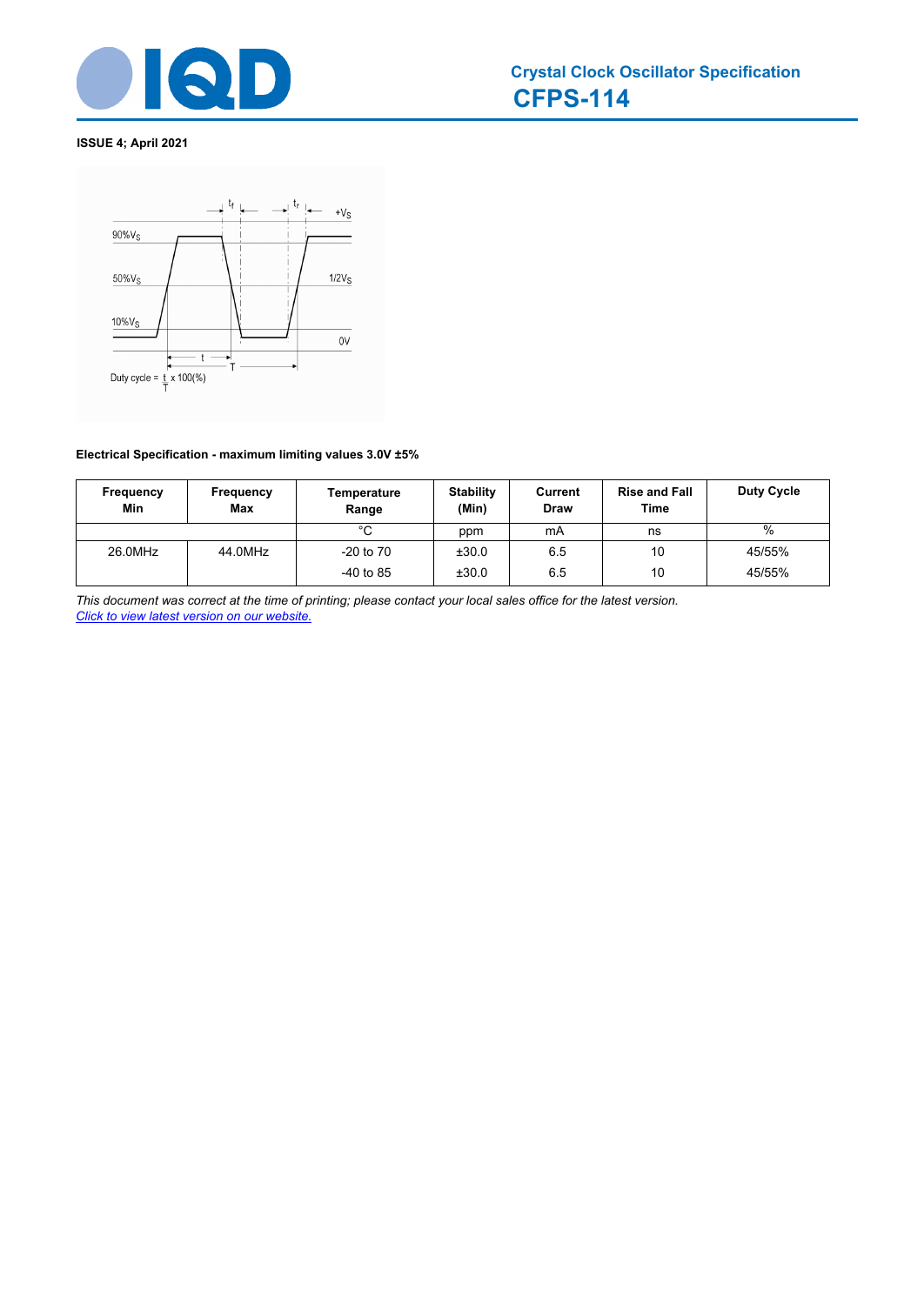

# **CFPS-115 Crystal Clock Oscillator Specification**

# **ISSUE 4; April 2021**

#### **Description**

**Low phase noise crystal oscillator** Ceramic package with a seam sealed metal lid, hermetically sealed

#### **Frequency Parameters**

- Frequency 26.0MHz to 44.0MHz
- Frequency Stability ±30.00ppm to ±100.00ppm
- Ageing the top that the series of the series of the top of the top that the top that the top that the top that the top that the top that the top that the top that the top that the top that the top that the top that the top

#### **Electrical Parameters**

Supply Voltage 3.3V ±5% n.

- **Operating Temperature Ranges**
- -20 to 70°C
- -40 to 85°C

#### **Output Details**

Output Compatibility CMOS  $\blacksquare$ Drive Capability 15pF

#### **Output Control**

 $\blacksquare$ Logic '1' (>80%VS) to pad 1 enables oscillator output Logic '0' (<20% VS) to pad 1 disables oscillator output; when disabled the oscillator output goes to the high impedance state No connection to pad 1 enables oscillator output

#### **Noise Parameters**

| П | Phase Noise typical figures (dBc/Hz): |      |        |        |        |        |  |  |
|---|---------------------------------------|------|--------|--------|--------|--------|--|--|
|   | Frequency                             | 10Hz | 100Hz  | 1kHz   | 10kHz  | 100kHz |  |  |
|   | 27MHz                                 | -75  | -111   | -146   | $-155$ | $-157$ |  |  |
|   | 40MHz                                 | -80- | $-116$ | $-145$ | $-157$ | $-159$ |  |  |

#### **Environmental Parameters**

- $\blacksquare$ Drop: 100cm drop (3 times) onto hard wooden board
- Vibration: 10Hz-36Hz, 1.5mm amplitude, 36Hz-55Hz, 4G  $\blacksquare$ sweep time 1min/oct, 2hrs in 3 mutually perpendicular planes
- $\blacksquare$ Storage Temperature Range: –55 to 100°C

#### **Ordering Information**

**Frequency\*** Model\* **Output** Frequency Stability\* Operating Temperature Range\* Supply Voltage **Example** 30.0MHz CFPS-115 CMOS ±50ppm –20 to 70C 3.3V

#### **Compliance**

П

- RoHS Status (2015/863/EU) Compliant  $\blacksquare$
- REACh Status **Compliant**  $\blacksquare$

- 
- MSL Rating (JDEC-STD-033): Not Applicable

# **Packaging Details**

- Pack Style: Cutt In tape, cut from a reel  $\blacksquare$ Pack Size: 100
	-
- Pack Style: RL3K Tape & reel in accordance with EIA-481-D Pack Size: 3,000



 $\mathbf{A}$ 

# **Outline (mm)**



# **Test Circuit**